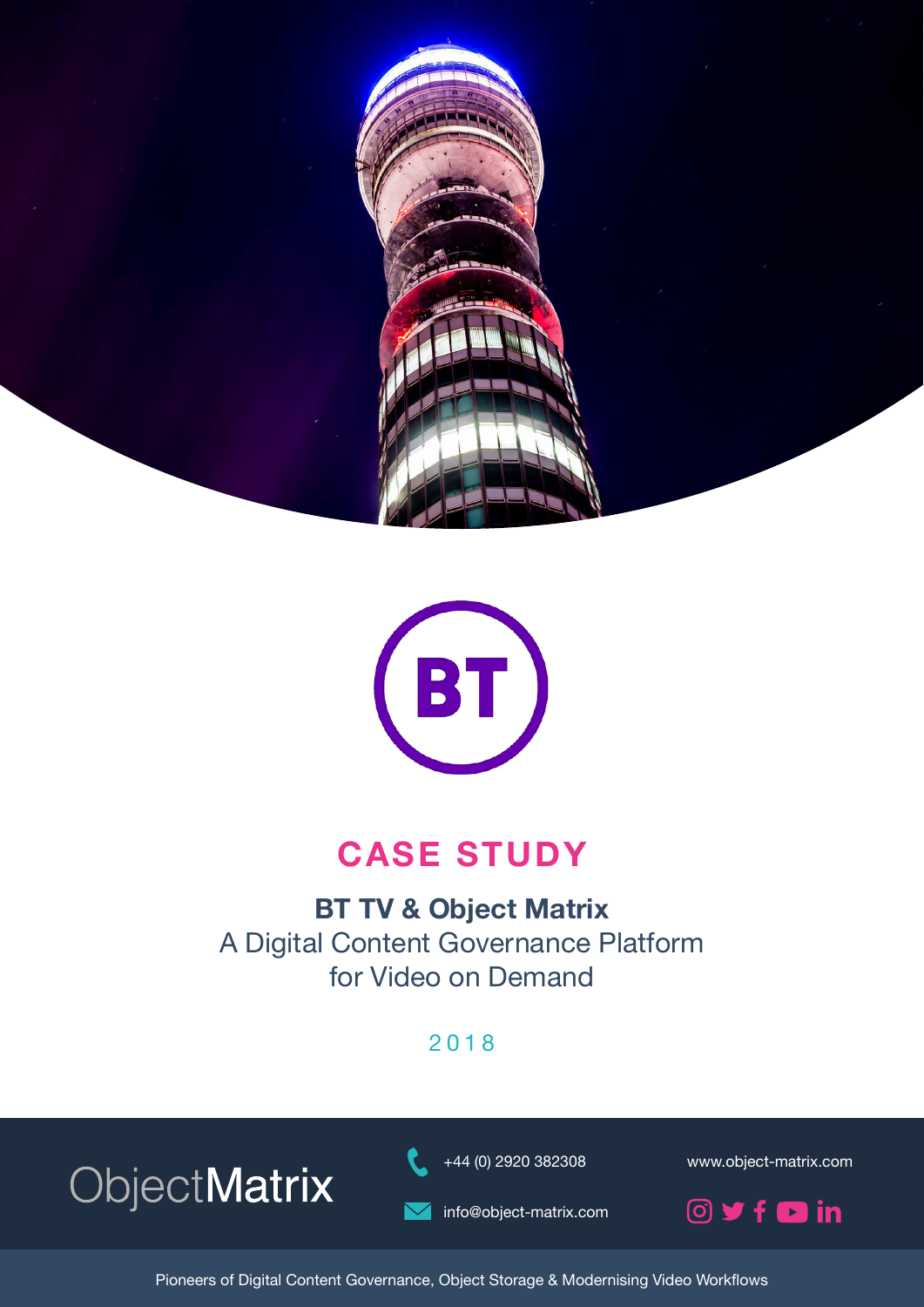#### **The Customer Challenge**

**The British Telecom 'BT TV' platform provides video on demand (VoD) to its broadband customers across the UK. Content that is ingested from many varied delivery networks is required to be protected and available to be transcoded into any number of formats for future delivery to end customers.**

Originally the VoD content was only protected in a large LTO tape robot making access to the material slow and cumbersome. BT required a solution that could provide instant access to the content it needs to protect and re-purpose whilst requiring little or no administrative management.

After ruling out the continued use of an LTO product on the basis of speed and management overhead, the MatrixStore private cloud platform from Object Matrix was selected as the best solution.

#### **Amongst the other requirements to be fulfilled were:**

- Must integrate with existing technologies and future workflows
- Must provide economic and operational benefit to the business
- Must be secure from accidental or malicious deletion
- Must be scalable with no down time or management effort
- Must be future-proof from hardware obsolescence
- Must be non-proprietary in hardware and file formats

*MatrixStore has allowed BT to deliver a number of highprofile projects with some very challenging timescales and will continue to support the delivery phases of any new or associated projects. The simplicity and efficiency allows high volume master restoring to enable new or extended file formatting ensuring related deadlines are achieved.*

*In addition, the media volumes required to support BT TV's Video On Demand offering has increased significantly in the last 2-3 years and we would have been unable to support the numbers if expansion to the estate had not been so easy to manage. The addition of the "Vision" tool has been a great choice and allowed greater operational control and file management."*

**- Peter Baker, Head of Operations, Content Media Operations, BT TV**

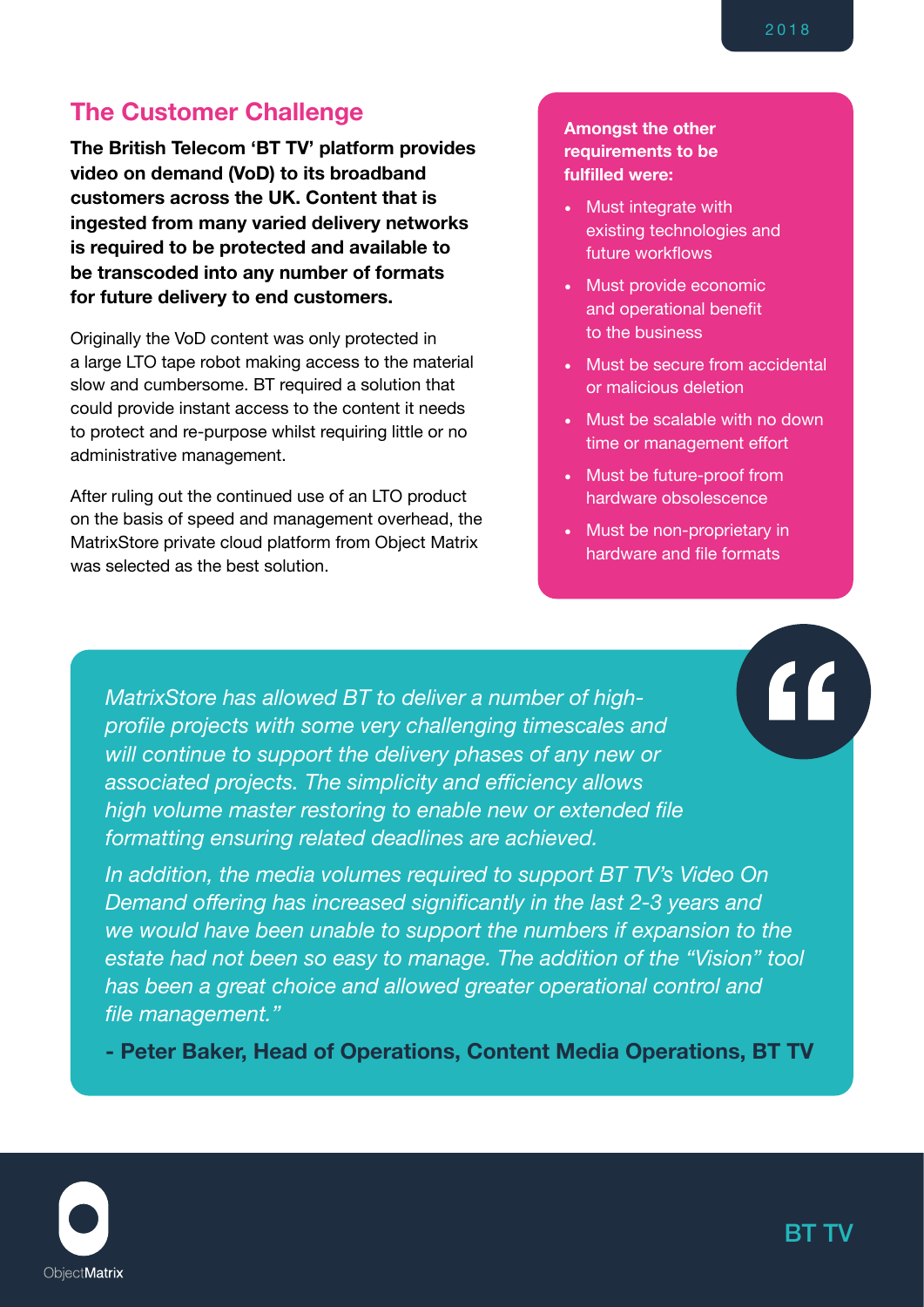#### **The Solution & Workflow**

MatrixStore acts as a highly-secure private cloud platform providing on-premises content protection and business continuity capability at a second location. MatrixStore complements the high-performance storage and provides guaranteed access to clips as and when required. All access to those clips is audited, with details of those audits available to be downloaded and processed using applications from Object Matrix or built in-house.

**During the 8 year period BT TV experienced an uptime of 99.99% even including scheduled upgrades and outages**

The existing MAM solution manages the ingest of high-resolution content into MatrixStore for longterm protection. That content is then transcoded and also protected in a MatrixStore vault for future delivery via playout servers or a multitude of other platforms.

#### **BT TV has a Vision**

In 2017 BT added the Object Matrix Vision browser to its infrastructure allowing it to search for, browse and playback clips from the entire catalogue should the incumbent MAM not be available. The proxy generation to browse and playback clips from within the Vision interface is provided by Glookast.

#### **BT TV VoD Topology**



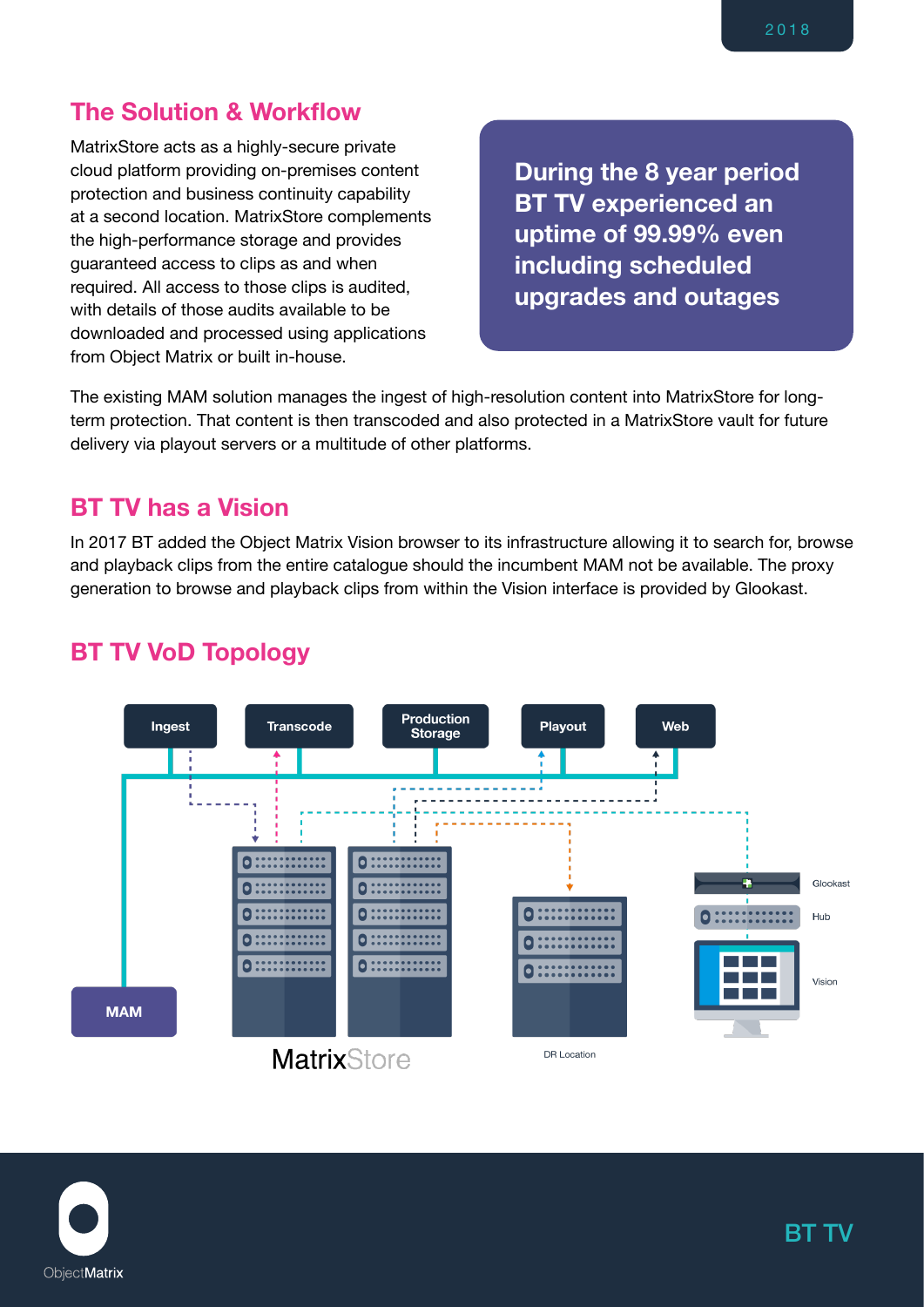#### **The Solution**

BT now has over 1.8 petabytes of MatrixStore object storage that has grown seamlessly over the last 8 years with little or no management effort. There are currently 19 MatrixStore nodes in the primary cluster and 3 MatrixStore nodes in the disaster recovery location. MatrixStore vault technology ensures BT TV has complete control over the data protection policies based on the importance of the data.

In 2008 BT TV installed an initial MatrixStore cluster consisting of eight 48TB nodes which, over time, grew to over 50 nodes. When the original nodes become over 6 years old they are decommissioned and replaced by fewer, denser nodes. That decommissioning process involved no down time whilst the data on the older nodes migrates automatically to the newer hardware. This seamless experience of migrating to new generations of hardware was the complete opposite of the experience of migrating to newer formats in the old LTO archive.

Out of the box, MatrixStore provides:

- Guaranteed data authenticity and sovereignty coupled with ongoing automated data verification and repair
- Standard file protocols for transformation workflows and an open API for integration with existing and future file based workflows
- A scalable solution that requires little or no management enabling the addition of future storage technologies as and when they become available
- Compatible in any NLE workflow allowing content to be browsed directly from the private cloud platform
- Migration in place: content moves automatically to newer storage technology as and when legacy hardware is decommissioned
- Highly secure vaults instantly and constantly protecting content based on defined policies

#### **A History of Future Proof Upgrades**

Facts from the 8 years of operation:

- Original private cloud platform: 8 nodes
- Highest number of nodes: 50 (primary cluster)
- Generations of hardware: 10 (at one point 8 generations existed in the same cluster)
- Applications used: MatrixStore API, Vision, MXFS, DropSpot
- Nodes decommissioned: 37 (Replaced with 10 nodes providing more capacity, taking less space and power)
- MatrixStore is operational 8760 hours in the year
	- Hours spent managing the solution: 15 hours per year

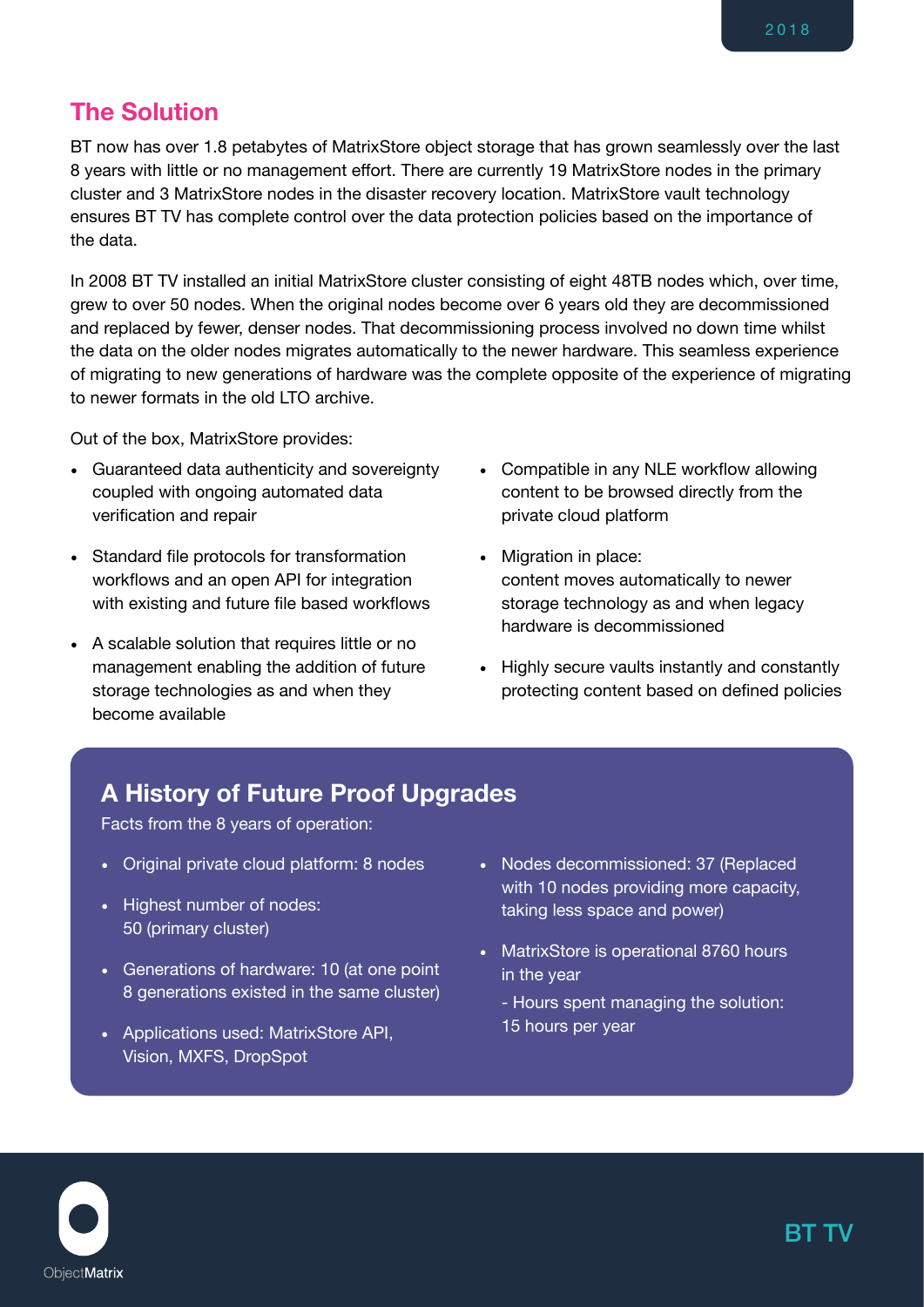#### **Effortless and Proven Digital Preservation**

Object Matrix sells MatrixStore into heavily regulated industries such as banks (Deutsche Bank, Nomura Bank, UBS etc) and utility companies (EDF) where there is an increasing focus on complying with internal and external compliance requirements around data protection authenticity and access. In these industries governance, authenticity and audit trails are required throughout the lifetime of the content from capture to archive. These exact requirements are increasingly being sought in media organisations with file-based workflows and are some of the features within MatrixStore that helped BT to make their decision.

| <b>Preservation Requirement</b> | <b>MatrixStore Solution</b>                                                                                                                                                                                                                       |
|---------------------------------|---------------------------------------------------------------------------------------------------------------------------------------------------------------------------------------------------------------------------------------------------|
| Policy-based detention of data  | Policy ensures data cannot be deleted before<br>a retention period dictates.                                                                                                                                                                      |
| <b>Audit logs and log files</b> | Configurable audit log can track all operations<br>(administrative & data).                                                                                                                                                                       |
| <b>WORM</b>                     | Data stored as fixed content cannot<br>be modified.                                                                                                                                                                                               |
| <b>Authenticity</b>             | Digest calculated when the data is stored acts as<br>a guarantee that the data is exactly the same bitwise<br>when it is read back as when it was originally stored.<br>Periodic validation of the content also ensures this<br>remains the case. |
| <b>Security and privacy</b>     | Full network security is employed to stop replay,<br>sniffing, data modification and other tracks. User<br>access rights can be set only giving access to<br>authorised personnel.                                                                |
| <b>Accessibility</b>            | Time to first byte is sub-second, even under<br>heavy load.                                                                                                                                                                                       |

*Continued on next page*

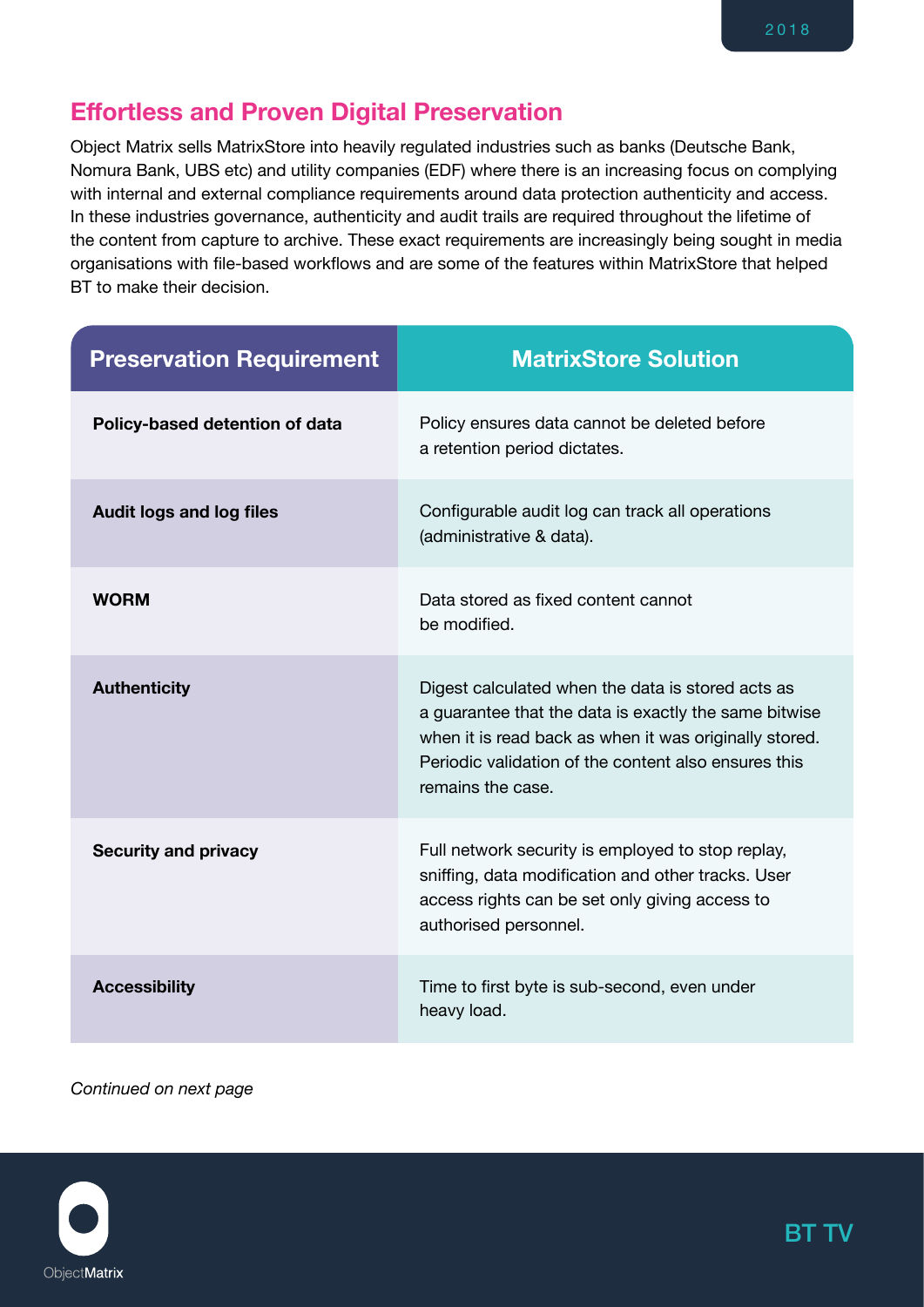| <b>Searchability</b>                                | Built-in database can support many searches per<br>second across hundreds of millions of database<br>entries. Data entered into the store can be entered<br>with hundreds of keywords to enable web-style<br>search of unstructured data. |
|-----------------------------------------------------|-------------------------------------------------------------------------------------------------------------------------------------------------------------------------------------------------------------------------------------------|
| <b>Disaster Recovery</b>                            | Covered on two levels: by replication to<br>a separate cluster and/or by generation of tapes.<br>Data is stored on a single cluster such that 5 disks<br>simultaneously would need to irrevocably fail before<br>data is at risk.         |
| <b>Different regulations</b><br>need to be handled  | Since each object stored can be given its own policy,<br>the same MatrixStore can be used to handle many<br>differing regulations.                                                                                                        |
| <b>Ever-growing storage</b><br>capacity is required | Extra storage capacity can be added<br>easily via plug and play. It is possible to add best-of-<br>breed storage technology to the existing storage pool<br>as and when it becomes available providing future-<br>proof ability to scale. |
| <b>Future-proof</b>                                 | Any qualified storage can be added to an existing<br>cluster. When older hardware is decommissioned<br>the content automatically migrates, in place, to the<br>newer platforms.                                                           |

*The system support team, when required, have provided a full and comprehensive service ensuring operational downtime is minimal. Our growing estate allows the flexibility and reliability BT TV requires to ensure the media is readily available, easy to manage and consistently reliable."*

**- Peter Baker, Head of Operations, Content Media Operations, BT TV**



 $\left( \mathbf{f}\right)$